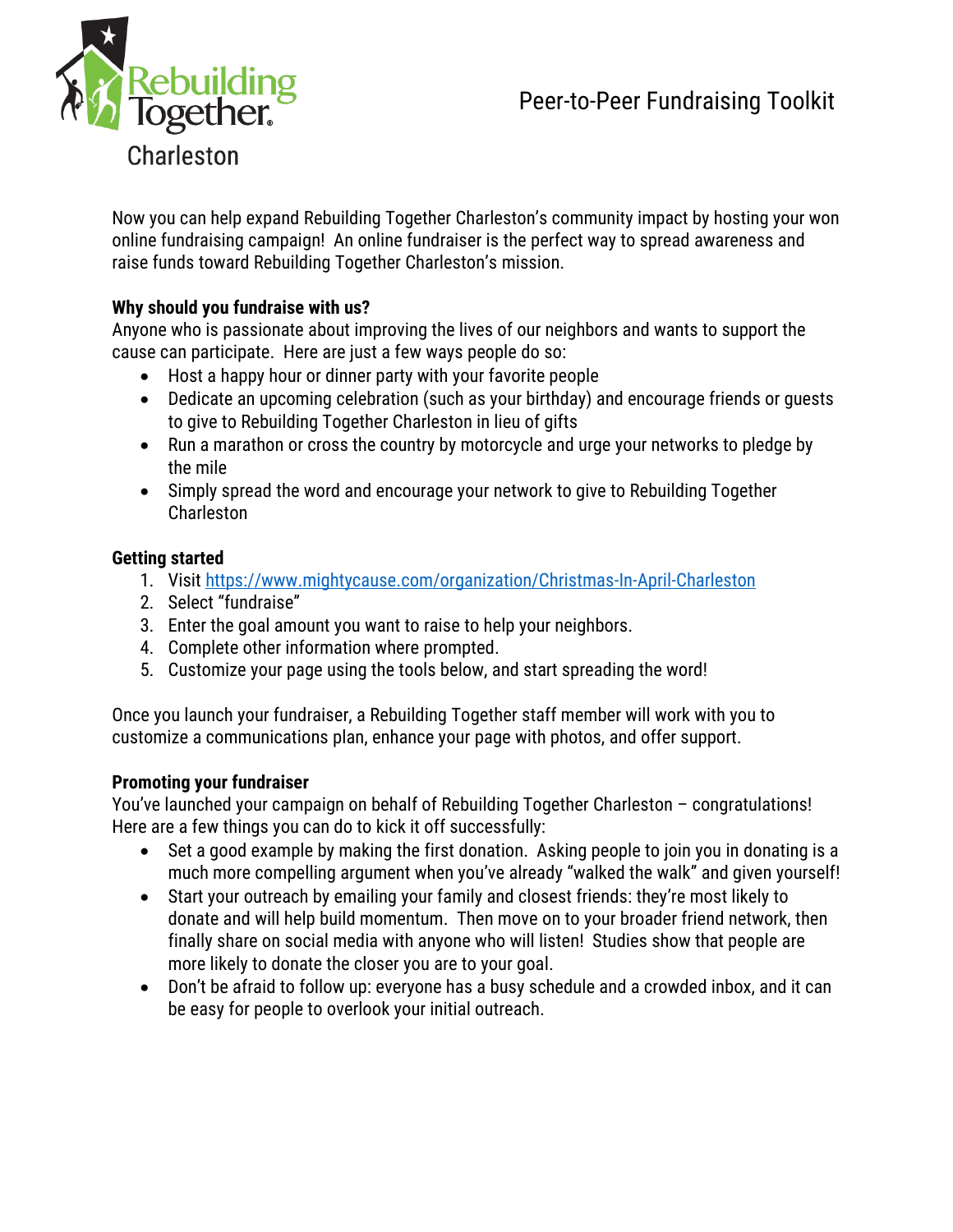

# **Tips for crafting a compelling email**

- Start by explaining why safe and healthy housing is important to you. Describing how the cause has impacted your life is the most persuasive argument you can make.
- Explain Rebuilding Together's work in a sentence or two (see below) to help donors understand where their money is going and why they should contribute.
- Be clear about what you're looking for and make a direct ask for support, including a link to your fundraising page.

## **Quick facts about Rebuilding Together Charleston**

#### Our Vision Safe homes and communities for everyone.

## Our Mission

Repairing homes, revitalizing communities, rebuilding lives.

- Rebuilding Together Charleston is the only organization in the Greater Kanawha Valley area that provides home safety and accessibility improvements for low-income homeowners completely free of charge.
- Since our inception in 1996, Rebuilding Together Charleston has turned over 1,700 dilapidated houses into safe and healthy homes.
- The average income of a family served by Rebuilding Together is \$18,263.
- Rebuilding Together Charleston hopes to serve 125 homeowners next year, but we can't do it without the help of supporters!
- On average, Rebuilding Together Charleston leverages every dollar invested in our programs into \$4 in market value home repairs.

## Writing a general email Writing to your closest contacts

- Write with this specific person in mind; don't feel the need to stick to a formula (though feel free to refer to the outline for a general email if you're stuck). You know best!
- Be sure you make a direct request for support and include a link to your fundraising page.